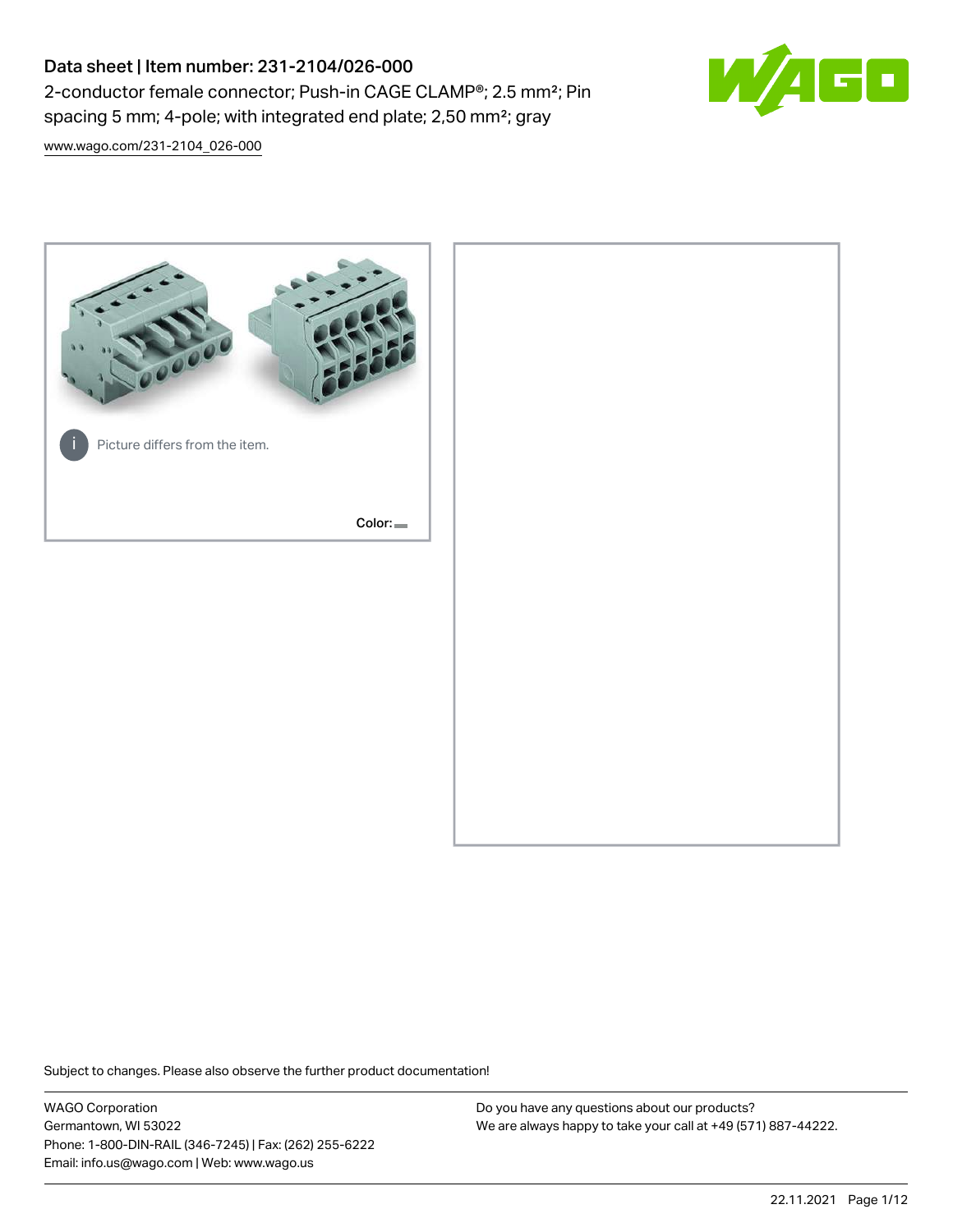

Dimensions in mm

 $L =$  (pole no.  $-2$ ) x pin spacing + 10 mm

#### Item description

- **Universal connection for all conductor types**
- **Two conductor entries per pole**
- $\blacksquare$ For looping through power or data buses
- $\blacksquare$ Bus connection is retained, even when unmated
- $\blacksquare$ Push-in termination of solid and ferruled conductors
- $\blacksquare$ With coding fingers

Subject to changes. Please also observe the further product documentation! Data

WAGO Corporation Germantown, WI 53022 Phone: 1-800-DIN-RAIL (346-7245) | Fax: (262) 255-6222 Email: info.us@wago.com | Web: www.wago.us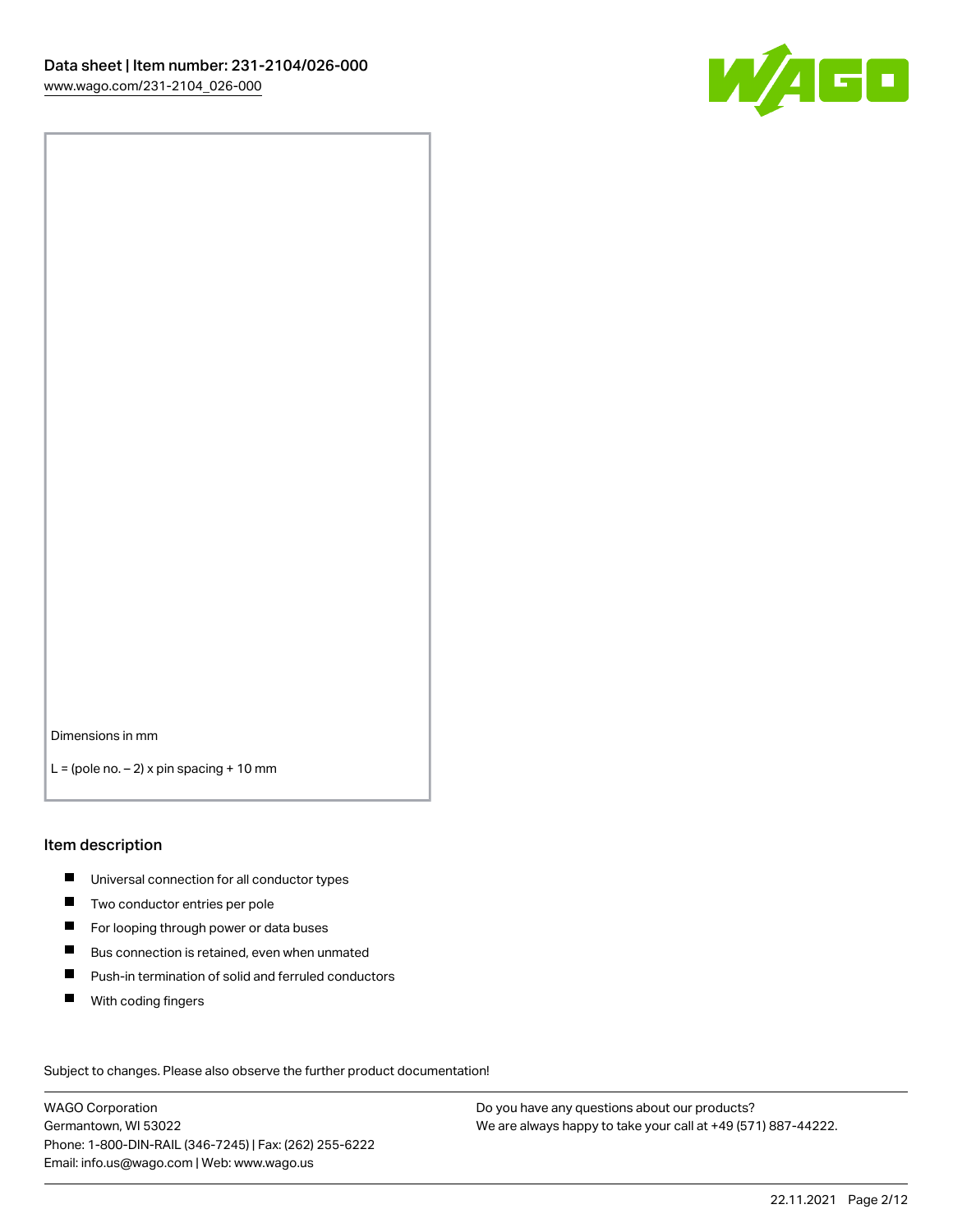

## Data Notes

| Safety information 1 | The <i>MCS – MULTI CONNECTION SYSTEM</i> includes connectors<br>without breaking capacity in accordance with DIN EN 61984. When<br>used as intended, these connectors must not be connected<br>/disconnected when live or under load. The circuit design should<br>ensure header pins, which can be touched, are not live when<br>unmated. |
|----------------------|--------------------------------------------------------------------------------------------------------------------------------------------------------------------------------------------------------------------------------------------------------------------------------------------------------------------------------------------|
| Variants:            | Gold-plated or partially gold-plated contact surfaces<br>Other versions (or variants) can be requested from WAGO Sales or<br>configured at https://configurator.wago.com/                                                                                                                                                                  |

### Electrical data

## IEC Approvals

| Ratings per                 | IEC/EN 60664-1                                                        |
|-----------------------------|-----------------------------------------------------------------------|
| Rated voltage (III / 3)     | 320 V                                                                 |
| Rated surge voltage (III/3) | 4 <sub>k</sub> V                                                      |
| Rated voltage (III/2)       | 320 V                                                                 |
| Rated surge voltage (III/2) | 4 <sub>k</sub> V                                                      |
| Nominal voltage (II/2)      | 630 V                                                                 |
| Rated surge voltage (II/2)  | 4 <sub>k</sub> V                                                      |
| Rated current               | 16A                                                                   |
| Legend (ratings)            | $(III / 2)$ $\triangle$ Overvoltage category III / Pollution degree 2 |

### UL Approvals

| Approvals per                  | UL 1059 |
|--------------------------------|---------|
| Rated voltage UL (Use Group B) | 300 V   |
| Rated current UL (Use Group B) | 20 A    |
| Rated voltage UL (Use Group D) | 300 V   |
| Rated current UL (Use Group D) | 10 A    |

# Ratings per UL

| Rated voltage UL 1977 | 600 V |
|-----------------------|-------|
| Rated current UL 1977 | nn.   |

### CSA Approvals

Approvals per CSA

Subject to changes. Please also observe the further product documentation!

| <b>WAGO Corporation</b>                                | Do you have any questions about our products?                 |
|--------------------------------------------------------|---------------------------------------------------------------|
| Germantown, WI 53022                                   | We are always happy to take your call at +49 (571) 887-44222. |
| Phone: 1-800-DIN-RAIL (346-7245)   Fax: (262) 255-6222 |                                                               |
| Email: info.us@wago.com   Web: www.wago.us             |                                                               |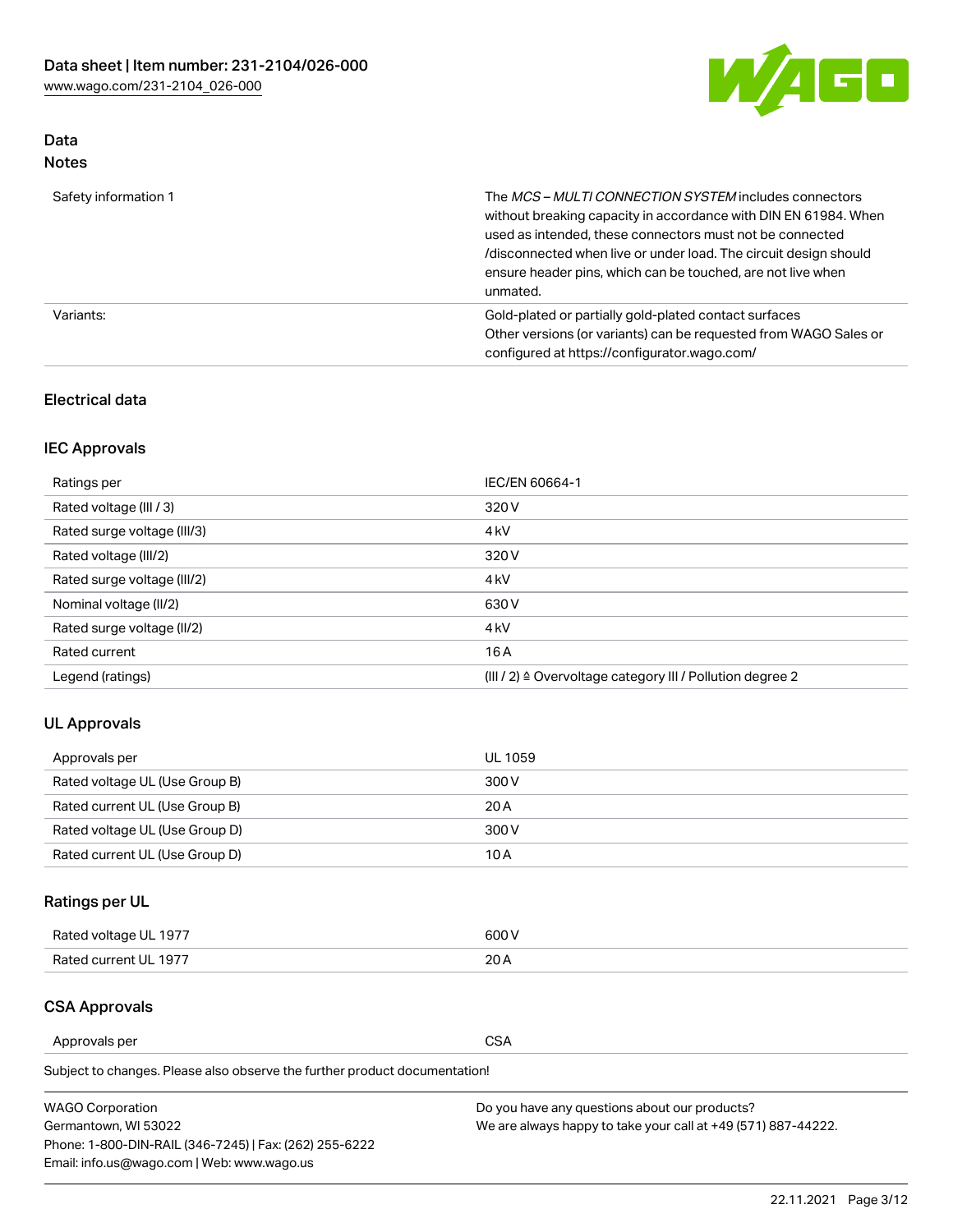[www.wago.com/231-2104\\_026-000](http://www.wago.com/231-2104_026-000)



| Rated voltage CSA (Use Group B) | 300 V |
|---------------------------------|-------|
| Rated current CSA (Use Group B) | 15 A  |
| Rated voltage CSA (Use Group D) | 300 V |
| Rated current CSA (Use Group D) | 10 A  |

#### Connection data

| Total number of connection points | o |
|-----------------------------------|---|
| Total number of potentials        | 4 |
| Number of connection types        |   |
| Number of levels                  |   |

#### Connection 1

| Connection technology                             | Push-in CAGE CLAMP®                   |
|---------------------------------------------------|---------------------------------------|
| Actuation type                                    | Operating tool                        |
| Solid conductor                                   | $0.22.5$ mm <sup>2</sup> / 24  12 AWG |
| Fine-stranded conductor                           | $0.22.5$ mm <sup>2</sup> / 24  12 AWG |
| Fine-stranded conductor; with insulated ferrule   | $0.251.5$ mm <sup>2</sup>             |
| Fine-stranded conductor; with uninsulated ferrule | $0.252.5$ mm <sup>2</sup>             |
| Strip length                                      | $910$ mm / 0.35  0.39 inch            |
| Number of poles                                   | 4                                     |
| Conductor entry direction to mating direction     | 0°                                    |

## Physical data

| Pin spacing | 5 mm / 0.197 inch     |
|-------------|-----------------------|
| Width       | 20 mm / 0.787 inch    |
| Height      | 20.8 mm / 0.819 inch  |
| Depth       | 26.45 mm / 1.041 inch |

# Plug-in connection

| Contact type (pluggable connector) | Female connector/socket |
|------------------------------------|-------------------------|
| Connector (connection type)        | for conductor           |
| Mismating protection               | No                      |
| Locking of plug-in connection      | Without                 |

## Material data

Color and the color of the color of the color of the color of the color of the color of the color of the color

Subject to changes. Please also observe the further product documentation! Material group I

| <b>WAGO Corporation</b>                                | Do you have any questions about our products?                 |
|--------------------------------------------------------|---------------------------------------------------------------|
| Germantown, WI 53022                                   | We are always happy to take your call at +49 (571) 887-44222. |
| Phone: 1-800-DIN-RAIL (346-7245)   Fax: (262) 255-6222 |                                                               |
| Email: info.us@wago.com   Web: www.wago.us             |                                                               |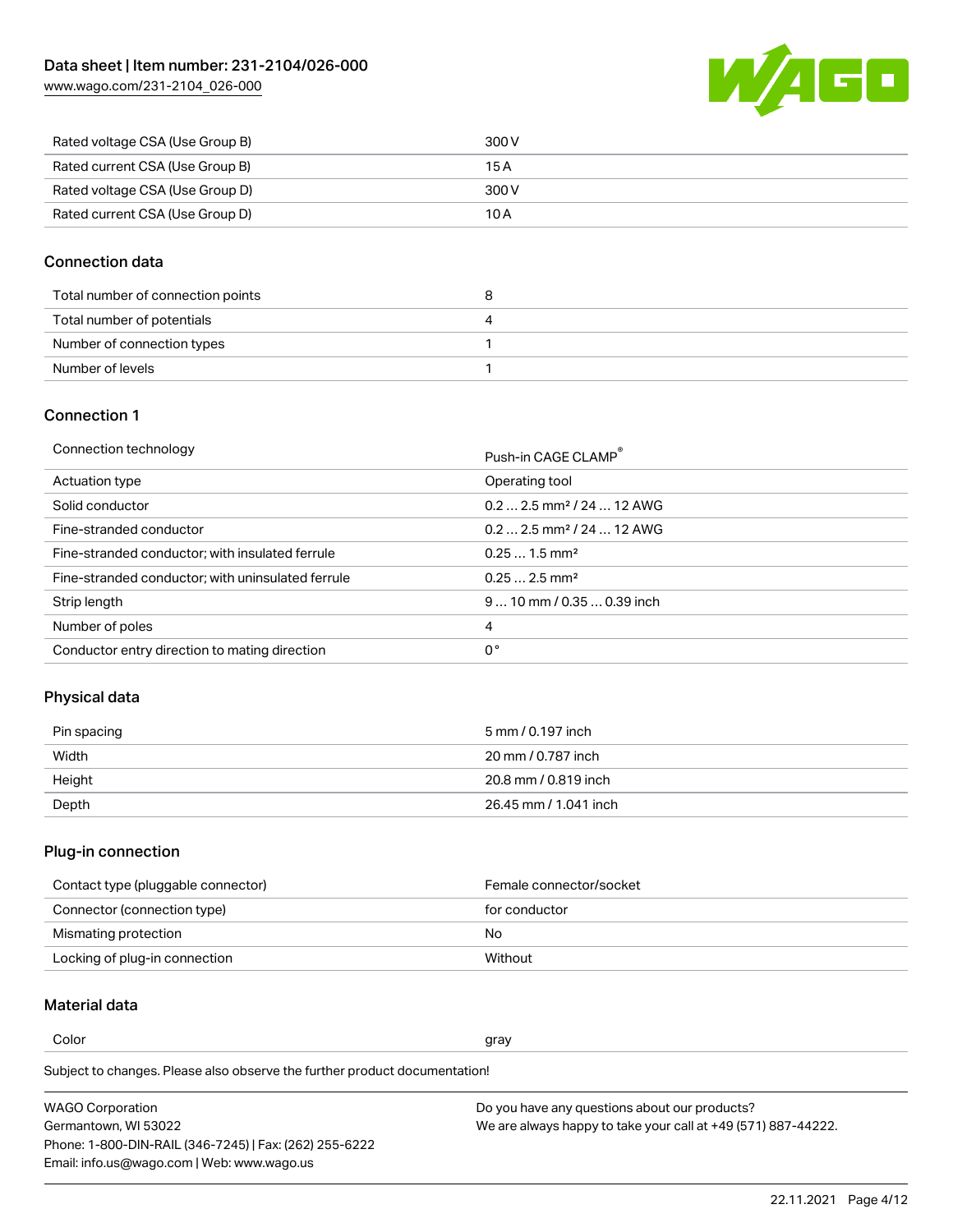[www.wago.com/231-2104\\_026-000](http://www.wago.com/231-2104_026-000)



| Material group              |                                   |
|-----------------------------|-----------------------------------|
| Insulation material         | Polyamide (PA66)                  |
| Flammability class per UL94 | V <sub>0</sub>                    |
| Clamping spring material    | Chrome nickel spring steel (CrNi) |
| Contact material            | Copper alloy                      |
| Contact plating             | tin-plated                        |
| Fire load                   | 0.14M                             |
| Weight                      | 8.8 g                             |
|                             |                                   |

#### Environmental requirements

| Limit temperature range | -60 … +85 ℃ |
|-------------------------|-------------|
|-------------------------|-------------|

#### Commercial data

| Product Group         | 3 (Multi Conn. System) |
|-----------------------|------------------------|
| PU (SPU)              | 100 Stück              |
| Packaging type        | box                    |
| Country of origin     | PL                     |
| <b>GTIN</b>           | 4044918562966          |
| Customs tariff number | 8536694040             |

#### Approvals / Certificates

#### Country specific Approvals

|      |                          |                          | Certificate |
|------|--------------------------|--------------------------|-------------|
| Logo | Approval                 | Additional Approval Text | name        |
|      | CB.                      | IEC 61984                | NL-39756    |
|      | DEKRA Certification B.V. |                          |             |

#### Ship Approvals

| Logo | Approval                                                | <b>Additional Approval Text</b> | Certificate<br>name                |
|------|---------------------------------------------------------|---------------------------------|------------------------------------|
| ABS. | <b>ABS</b><br>American Bureau of Shipping               |                                 | $19 -$<br>HG1869876-<br><b>PDA</b> |
|      | <b>DNV GL</b><br>Det Norske Veritas, Germanischer Lloyd |                                 | TAE000016Z                         |

| UL-Approvals            |                                                                            |                                               |                                                               |  |
|-------------------------|----------------------------------------------------------------------------|-----------------------------------------------|---------------------------------------------------------------|--|
|                         |                                                                            |                                               | Certificate                                                   |  |
| Logo                    | Approval                                                                   | <b>Additional Approval Text</b>               | name                                                          |  |
|                         | Subject to changes. Please also observe the further product documentation! |                                               |                                                               |  |
| <b>WAGO Corporation</b> |                                                                            | Do you have any questions about our products? |                                                               |  |
| Germantown, WI 53022    |                                                                            |                                               | We are always happy to take your call at +49 (571) 887-44222. |  |
|                         | Phone: 1-800-DIN-RAIL (346-7245)   Fax: (262) 255-6222                     |                                               |                                                               |  |
|                         | Email: info.us@wago.com   Web: www.wago.us                                 |                                               |                                                               |  |

22.11.2021 Page 5/12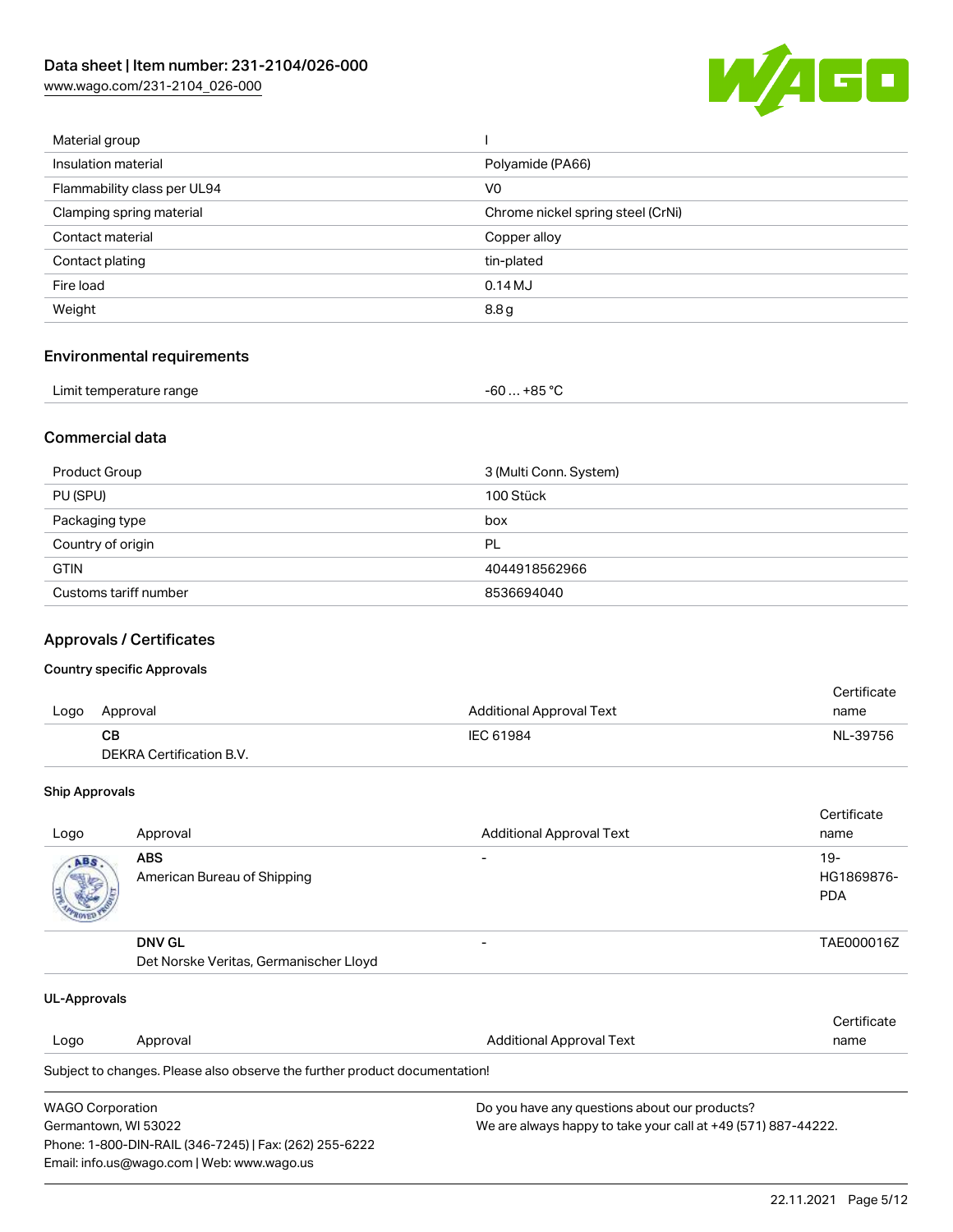Phone: 1-800-DIN-RAIL (346-7245) | Fax: (262) 255-6222

Email: info.us@wago.com | Web: www.wago.us



|                                                                     | UL<br>Underwriters Laboratories Inc.                                                                            | <b>UL 1059</b>                                                                                                 | E45172                       |
|---------------------------------------------------------------------|-----------------------------------------------------------------------------------------------------------------|----------------------------------------------------------------------------------------------------------------|------------------------------|
|                                                                     | UL<br>Underwriters Laboratories Inc.                                                                            | <b>UL 1977</b>                                                                                                 | E45171                       |
| Counterpart                                                         |                                                                                                                 |                                                                                                                |                              |
|                                                                     | Item no.231-604<br>Male connector; 4-pole; Pin spacing 5 mm; gray                                               |                                                                                                                | www.wago.com/231-604         |
|                                                                     | Item no.231-134/001-000<br>Male header; 4-pole; THT; 1.0 x 1.0 mm solder pin; straight; pin spacing 5 mm; gray  |                                                                                                                | www.wago.com/231-134/001-000 |
|                                                                     | Item no.231-434/001-000<br>Male header; 4-pole; THT; 1.0 x 1.0 mm solder pin; angled; pin spacing 5 mm; gray    |                                                                                                                | www.wago.com/231-434/001-000 |
| <b>Optional accessories</b><br>Insulations stops<br>Insulation stop |                                                                                                                 |                                                                                                                |                              |
|                                                                     | Item no.: 231-672<br>Insulation stop; 0.75 - 1 mm <sup>2</sup> ; dark gray                                      |                                                                                                                | www.wago.com/231-672         |
| CLERK                                                               | Item no.: 231-670<br>Insulation stop; 0.08-0.2 mm <sup>2</sup> / 0.2 mm <sup>2</sup> "s"; white                 |                                                                                                                | www.wago.com/231-670         |
|                                                                     | Item no.: 231-671<br>Insulation stop; 0.25 - 0.5 mm <sup>2</sup> ; light gray                                   |                                                                                                                | www.wago.com/231-671         |
| <b>Tools</b>                                                        |                                                                                                                 |                                                                                                                |                              |
| Operating tool                                                      | Item no.: 209-130<br>Operating tool; suitable for 264, 280 and 281 Series; 1-way; of insulating material; white |                                                                                                                | www.wago.com/209-130         |
|                                                                     | Subject to changes. Please also observe the further product documentation!                                      |                                                                                                                |                              |
| <b>WAGO Corporation</b><br>Germantown, WI 53022                     |                                                                                                                 | Do you have any questions about our products?<br>We are always happy to take your call at +49 (571) 887-44222. |                              |

22.11.2021 Page 6/12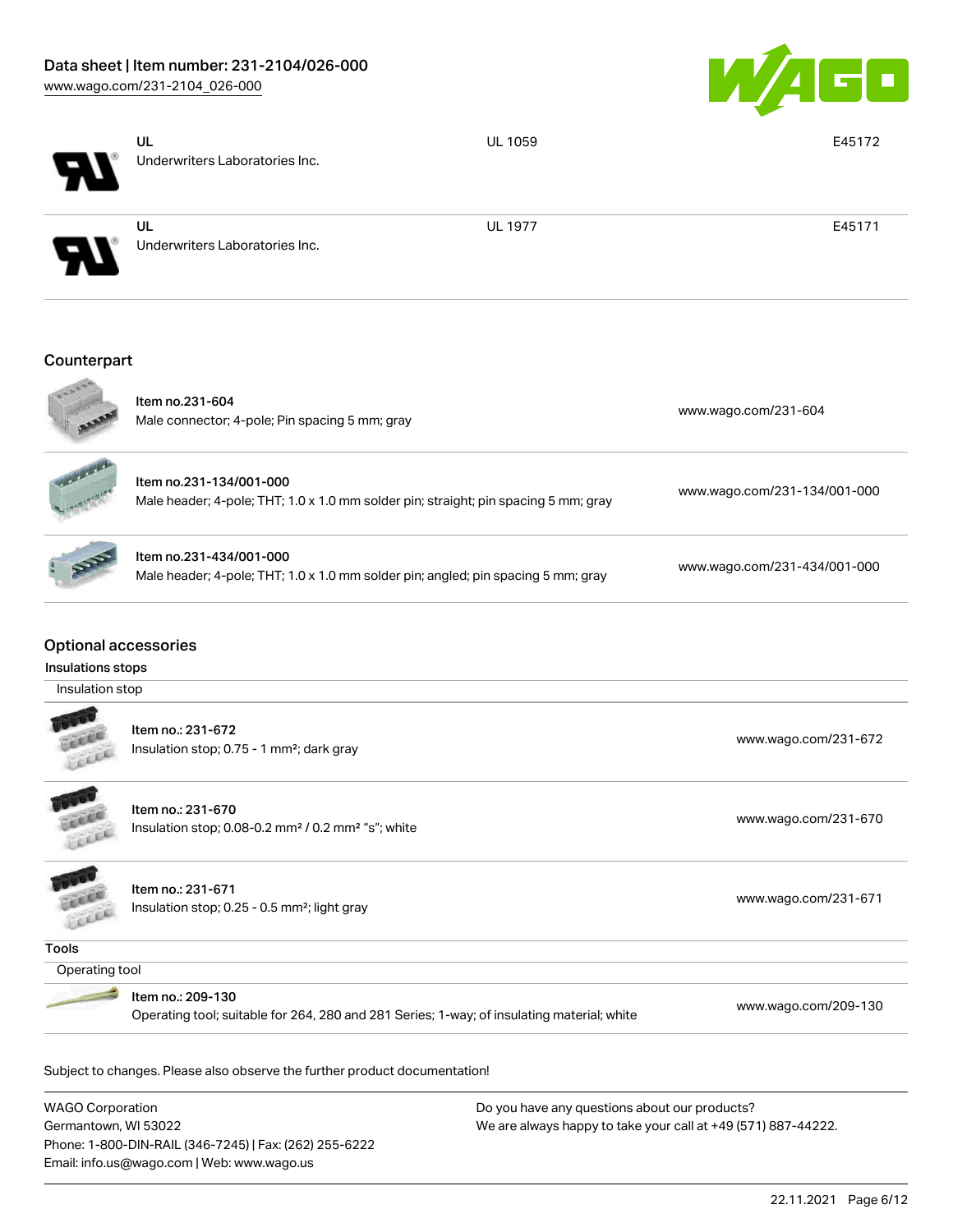## Data sheet | Item number: 231-2104/026-000

[www.wago.com/231-2104\\_026-000](http://www.wago.com/231-2104_026-000)



|                                      | Item no.: 210-657<br>Operating tool; Blade: 3.5 x 0.5 mm; with a partially insulated shaft; short; multicoloured                                                                                | www.wago.com/210-657             |
|--------------------------------------|-------------------------------------------------------------------------------------------------------------------------------------------------------------------------------------------------|----------------------------------|
|                                      | Item no.: 210-720<br>Operating tool; Blade: 3.5 x 0.5 mm; with a partially insulated shaft; multicoloured                                                                                       | www.wago.com/210-720             |
|                                      | Item no.: 280-432<br>Operating tool; made of insulating material; 2-way; white                                                                                                                  | www.wago.com/280-432             |
|                                      | Item no.: 280-434<br>Operating tool; made of insulating material; 4-way                                                                                                                         | www.wago.com/280-434             |
|                                      | Item no.: 280-437<br>Operating tool; made of insulating material; 7-way                                                                                                                         | www.wago.com/280-437             |
|                                      | Item no.: 280-440<br>Operating tool; made of insulating material; 10-way                                                                                                                        | www.wago.com/280-440             |
|                                      | Item no.: 280-435<br>Operating tool; made of insulating material; 5-way; gray                                                                                                                   | www.wago.com/280-435             |
|                                      | Item no.: 280-436<br>Operating tool; made of insulating material; 6-way                                                                                                                         | www.wago.com/280-436             |
|                                      | Item no.: 280-438<br>Operating tool; made of insulating material; 8-way                                                                                                                         | www.wago.com/280-438             |
|                                      | Item no.: 280-433<br>Operating tool; made of insulating material; 3-way                                                                                                                         | www.wago.com/280-433             |
| Marking accessories<br>Marking strip |                                                                                                                                                                                                 |                                  |
|                                      | Item no.: 210-331/500-103<br>Marking strips; as a DIN A4 sheet; MARKED; 1-12 (300x); Height of marker strip: 2.3 mm/0.091 in; Strip<br>length 182 mm; Horizontal marking; Self-adhesive; white  | www.wago.com/210-331<br>/500-103 |
|                                      | Item no.: 210-331/500-104<br>Marking strips; as a DIN A4 sheet; MARKED; 13-24 (300x); Height of marker strip: 2.3 mm/0.091 in; Strip<br>length 182 mm; Horizontal marking; Self-adhesive; white | www.wago.com/210-331<br>/500-104 |
|                                      | Item no.: 210-332/500-202<br>Marking strips; as a DIN A4 sheet; MARKED; 1-16 (160x); Height of marker strip: 3 mm; Strip length 182<br>mm; Horizontal marking; Self-adhesive; white             | www.wago.com/210-332<br>/500-202 |
|                                      | Item no.: 210-332/500-206<br>Marking strips; as a DIN A4 sheet; MARKED; 33-48 (160x); Height of marker strip: 3 mm; Strip length<br>182 mm; Horizontal marking; Self-adhesive; white            | www.wago.com/210-332<br>/500-206 |
|                                      | Item no.: 210-332/500-205<br>Marking strips; as a DIN A4 sheet; MARKED; 1-32 (80x); Height of marker strip: 3 mm; Strip length 182<br>mm; Horizontal marking; Self-adhesive; white              | www.wago.com/210-332<br>/500-205 |
|                                      | Item no.: 210-332/500-204<br>Subject to changes. Please also observe the further product documentation!                                                                                         |                                  |

WAGO Corporation Germantown, WI 53022 Phone: 1-800-DIN-RAIL (346-7245) | Fax: (262) 255-6222 Email: info.us@wago.com | Web: www.wago.us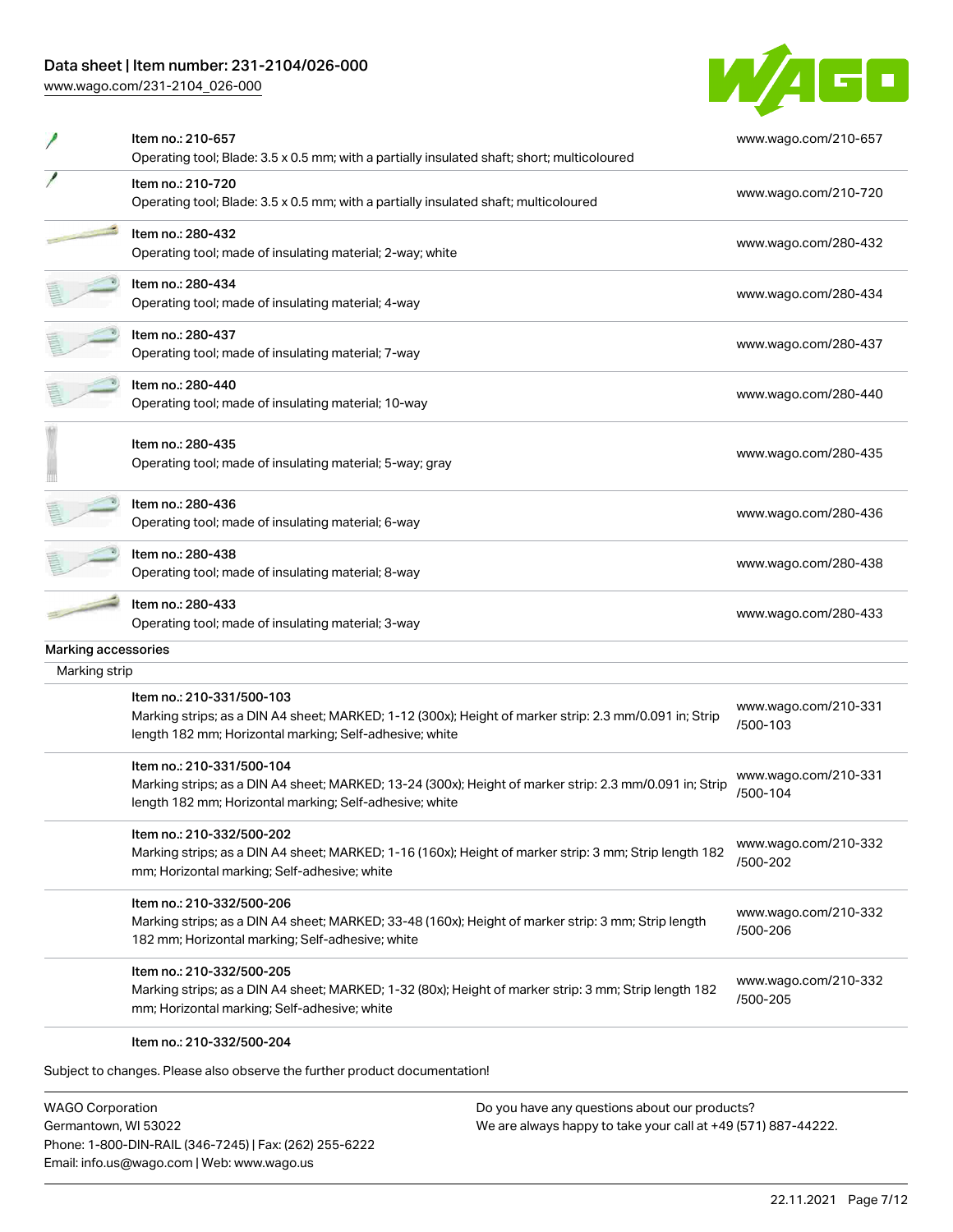Testing accessories



Marking strips; as a DIN A4 sheet; MARKED; 17-32 (160x); Height of marker strip: 3 mm; Strip length 182 mm; Horizontal marking; Self-adhesive; white

[www.wago.com/210-332](http://www.wago.com/210-332/500-204) [/500-204](http://www.wago.com/210-332/500-204)

| Testing accessories |                                                                                                                                                                                    |                      |
|---------------------|------------------------------------------------------------------------------------------------------------------------------------------------------------------------------------|----------------------|
|                     | Item no.: 231-661<br>Test plugs for female connectors; for 5 mm and 5.08 mm pin spacing; 2,50 mm <sup>2</sup> ; light gray                                                         | www.wago.com/231-661 |
| Ferrules            |                                                                                                                                                                                    |                      |
| Ferrule             |                                                                                                                                                                                    |                      |
|                     | Item no.: 216-101<br>Ferrule; Sleeve for 0.5 mm <sup>2</sup> / AWG 22; uninsulated; electro-tin plated; silver-colored                                                             | www.wago.com/216-101 |
| î.                  | Item no.: 216-104<br>Ferrule; Sleeve for 1.5 mm <sup>2</sup> / AWG 16; uninsulated; electro-tin plated; silver-colored                                                             | www.wago.com/216-104 |
|                     | Item no.: 216-106<br>Ferrule; Sleeve for 2.5 mm <sup>2</sup> / AWG 14; uninsulated; electro-tin plated; silver-colored                                                             | www.wago.com/216-106 |
|                     | Item no.: 216-102<br>Ferrule; Sleeve for 0.75 mm <sup>2</sup> / AWG 20; uninsulated; electro-tin plated; silver-colored                                                            | www.wago.com/216-102 |
|                     | Item no.: 216-103<br>Ferrule; Sleeve for 1 mm <sup>2</sup> / AWG 18; uninsulated; electro-tin plated                                                                               | www.wago.com/216-103 |
|                     | Item no.: 216-123<br>Ferrule; Sleeve for 1 mm <sup>2</sup> / AWG 18; uninsulated; electro-tin plated; silver-colored                                                               | www.wago.com/216-123 |
| $\frac{1}{3}$       | Item no.: 216-122<br>Ferrule; Sleeve for 0.75 mm <sup>2</sup> / AWG 20; uninsulated; electro-tin plated; silver-colored                                                            | www.wago.com/216-122 |
| I.                  | Item no.: 216-124<br>Ferrule; Sleeve for 1.5 mm <sup>2</sup> / AWG 16; uninsulated; electro-tin plated                                                                             | www.wago.com/216-124 |
|                     | Item no.: 216-142<br>Ferrule; Sleeve for 0.75 mm <sup>2</sup> / 18 AWG; uninsulated; electro-tin plated; electrolytic copper; gastight<br>crimped; acc. to DIN 46228, Part 1/08.92 | www.wago.com/216-142 |
|                     | Item no.: 216-132<br>Ferrule; Sleeve for 0.34 mm <sup>2</sup> / AWG 24; uninsulated; electro-tin plated                                                                            | www.wago.com/216-132 |
|                     | Item no.: 216-121<br>Ferrule; Sleeve for 0.5 mm <sup>2</sup> / AWG 22; uninsulated; electro-tin plated; silver-colored                                                             | www.wago.com/216-121 |
|                     | Item no.: 216-143<br>Ferrule; Sleeve for 1 mm <sup>2</sup> / AWG 18; uninsulated; electro-tin plated; electrolytic copper; gastight<br>crimped; acc. to DIN 46228, Part 1/08.92    | www.wago.com/216-143 |
| 1                   | Item no.: 216-131<br>Ferrule; Sleeve for 0.25 mm <sup>2</sup> / AWG 24; uninsulated; electro-tin plated; silver-colored                                                            | www.wago.com/216-131 |
|                     | Item no.: 216-141<br>Ferrule; Sleeve for 0.5 mm <sup>2</sup> / 20 AWG; uninsulated; electro-tin plated; electrolytic copper; gastight<br>crimped; acc. to DIN 46228, Part 1/08.92  | www.wago.com/216-141 |

WAGO Corporation Germantown, WI 53022 Phone: 1-800-DIN-RAIL (346-7245) | Fax: (262) 255-6222 Email: info.us@wago.com | Web: www.wago.us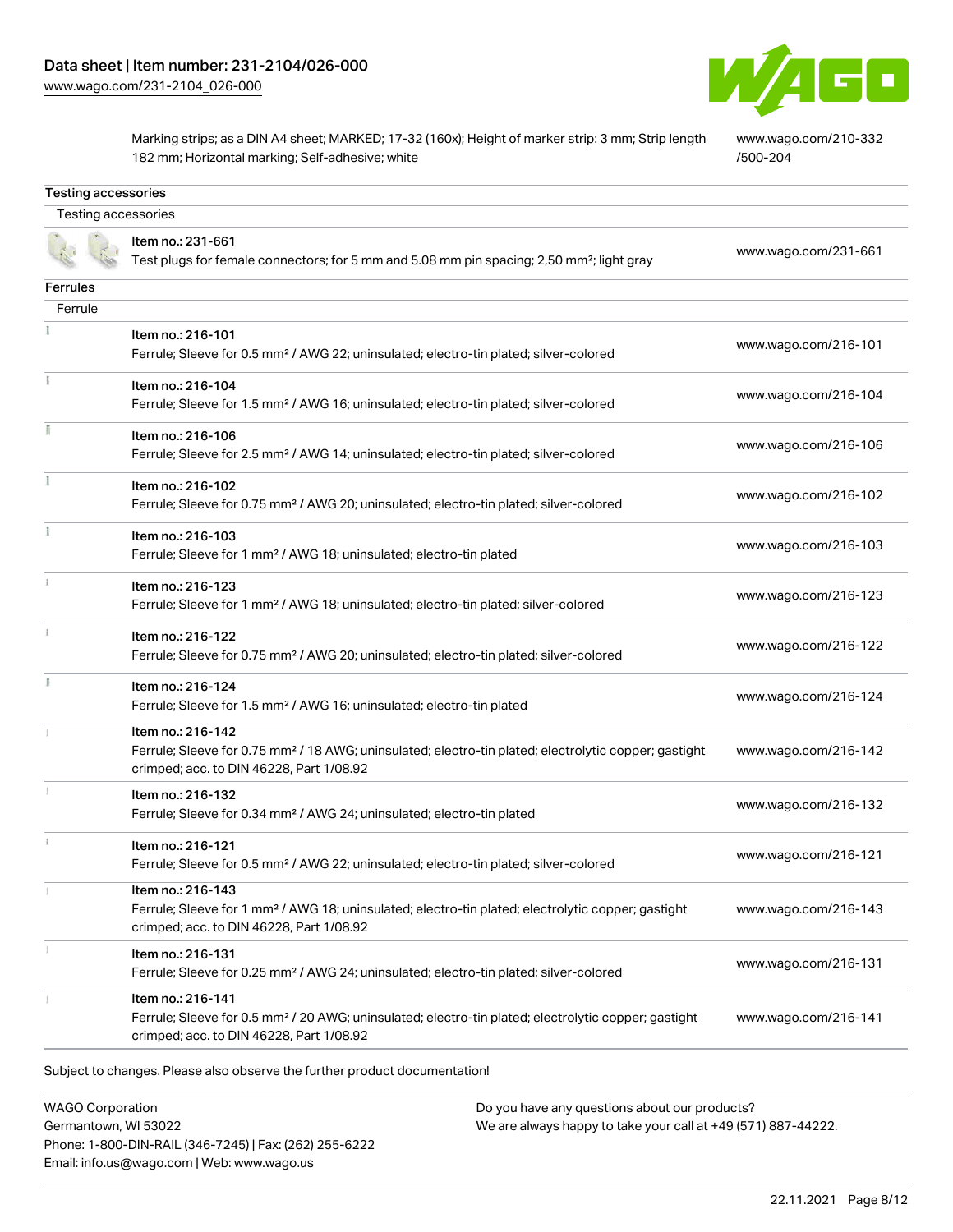## Data sheet | Item number: 231-2104/026-000

[www.wago.com/231-2104\\_026-000](http://www.wago.com/231-2104_026-000)



|   | Ferrule; Sleeve for 0.34 mm <sup>2</sup> / AWG 24; uninsulated; electro-tin plated                                                                                                                      | www.wago.com/216-152 |
|---|---------------------------------------------------------------------------------------------------------------------------------------------------------------------------------------------------------|----------------------|
| ۸ | Item no.: 216-203<br>Ferrule; Sleeve for 1 mm <sup>2</sup> / AWG 18; insulated; electro-tin plated; red                                                                                                 | www.wago.com/216-203 |
|   | Item no.: 216-202<br>Ferrule; Sleeve for 0.75 mm <sup>2</sup> / 18 AWG; insulated; electro-tin plated; gray                                                                                             | www.wago.com/216-202 |
|   | Item no.: 216-151<br>Ferrule; Sleeve for 0.25 mm <sup>2</sup> / AWG 24; uninsulated; electro-tin plated                                                                                                 | www.wago.com/216-151 |
| 1 | Item no.: 216-204<br>Ferrule; Sleeve for 1.5 mm <sup>2</sup> / AWG 16; insulated; electro-tin plated; black                                                                                             | www.wago.com/216-204 |
|   | Item no.: 216-144<br>Ferrule; Sleeve for 1.5 mm <sup>2</sup> / AWG 16; uninsulated; electro-tin plated; electrolytic copper; gastight<br>crimped; acc. to DIN 46228, Part 1/08.92; silver-colored       | www.wago.com/216-144 |
|   | Item no.: 216-201<br>Ferrule; Sleeve for 0.5 mm <sup>2</sup> / 20 AWG; insulated; electro-tin plated; white                                                                                             | www.wago.com/216-201 |
|   | Item no.: 216-223<br>Ferrule; Sleeve for 1 mm <sup>2</sup> / AWG 18; insulated; electro-tin plated; red                                                                                                 | www.wago.com/216-223 |
|   | Item no.: 216-241<br>Ferrule; Sleeve for 0.5 mm <sup>2</sup> / 20 AWG; insulated; electro-tin plated; electrolytic copper; gastight<br>crimped; acc. to DIN 46228, Part 4/09.90; white                  | www.wago.com/216-241 |
|   | Item no.: 216-242<br>Ferrule; Sleeve for 0.75 mm <sup>2</sup> / 18 AWG; insulated; electro-tin plated; electrolytic copper; gastight<br>crimped; acc. to DIN 46228, Part 4/09.90; gray                  | www.wago.com/216-242 |
|   | Item no.: 216-222<br>Ferrule; Sleeve for 0.75 mm <sup>2</sup> / 18 AWG; insulated; electro-tin plated; gray                                                                                             | www.wago.com/216-222 |
|   | Item no.: 216-221<br>Ferrule; Sleeve for 0.5 mm <sup>2</sup> / 20 AWG; insulated; electro-tin plated; white                                                                                             | www.wago.com/216-221 |
| Â | Item no.: 216-224<br>Ferrule; Sleeve for 1.5 mm <sup>2</sup> / AWG 16; insulated; electro-tin plated; black                                                                                             | www.wago.com/216-224 |
|   | Item no.: 216-243<br>Ferrule; Sleeve for 1 mm <sup>2</sup> / AWG 18; insulated; electro-tin plated; electrolytic copper; gastight crimped; www.wago.com/216-243<br>acc. to DIN 46228, Part 4/09.90; red |                      |
| 1 | Item no.: 216-244<br>Ferrule; Sleeve for 1.5 mm <sup>2</sup> / AWG 16; insulated; electro-tin plated; electrolytic copper; gastight<br>crimped; acc. to DIN 46228, Part 4/09.90; black                  | www.wago.com/216-244 |
| ٠ | Item no.: 216-263<br>Ferrule; Sleeve for 1 mm <sup>2</sup> / AWG 18; insulated; electro-tin plated; electrolytic copper; gastight crimped; www.wago.com/216-263<br>acc. to DIN 46228, Part 4/09.90; red |                      |
| 1 | Item no.: 216-264<br>Ferrule; Sleeve for 1.5 mm <sup>2</sup> / AWG 16; insulated; electro-tin plated; electrolytic copper; gastight<br>crimped; acc. to DIN 46228, Part 4/09.90; black                  | www.wago.com/216-264 |
|   | Item no.: 216-284                                                                                                                                                                                       |                      |

WAGO Corporation Germantown, WI 53022 Phone: 1-800-DIN-RAIL (346-7245) | Fax: (262) 255-6222 Email: info.us@wago.com | Web: www.wago.us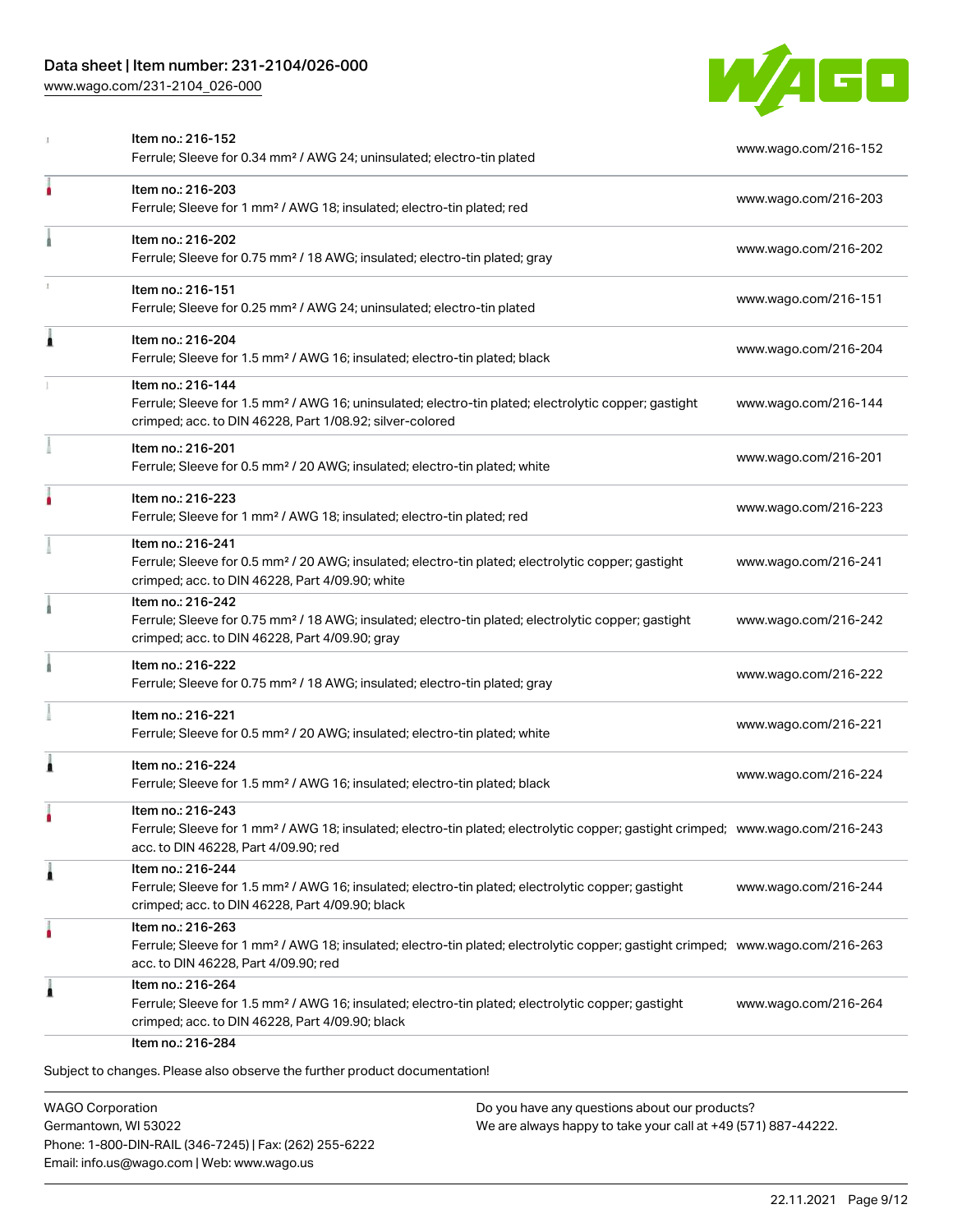## Data sheet | Item number: 231-2104/026-000

[www.wago.com/231-2104\\_026-000](http://www.wago.com/231-2104_026-000)



|                      | Ferrule; Sleeve for 1.5 mm <sup>2</sup> / AWG 16; insulated; electro-tin plated; electrolytic copper; gastight<br>crimped; acc. to DIN 46228, Part 4/09.90; black | www.wago.com/216-284 |
|----------------------|-------------------------------------------------------------------------------------------------------------------------------------------------------------------|----------------------|
|                      | Item no.: 216-262<br>Ferrule; Sleeve for 0.75 mm <sup>2</sup> / 18 AWG; insulated; electro-tin plated; electrolytic copper; gastight                              | www.wago.com/216-262 |
|                      | crimped; acc. to DIN 46228, Part 4/09.90; gray                                                                                                                    |                      |
|                      | Item no.: 216-301                                                                                                                                                 |                      |
|                      | Ferrule; Sleeve for 0.25 mm <sup>2</sup> / AWG 24; insulated; electro-tin plated; yellow                                                                          | www.wago.com/216-301 |
|                      | Item no.: 216-321                                                                                                                                                 |                      |
|                      | Ferrule; Sleeve for 0.25 mm <sup>2</sup> / AWG 24; insulated; electro-tin plated; yellow                                                                          | www.wago.com/216-321 |
|                      | Item no.: 216-322                                                                                                                                                 |                      |
|                      | Ferrule; Sleeve for 0.34 mm <sup>2</sup> / 22 AWG; insulated; electro-tin plated; green                                                                           | www.wago.com/216-322 |
|                      | Item no.: 216-302                                                                                                                                                 |                      |
|                      | Ferrule; Sleeve for 0.34 mm <sup>2</sup> / 22 AWG; insulated; electro-tin plated; light turquoise                                                                 | www.wago.com/216-302 |
| <b>Strain relief</b> |                                                                                                                                                                   |                      |
| Strain relief plate  |                                                                                                                                                                   |                      |



Item no.: 734-328 Strain relief plate; gray [www.wago.com/734-328](http://www.wago.com/734-328)

#### Downloads Documentation

| <b>Additional Information</b>      |            |               |          |
|------------------------------------|------------|---------------|----------|
| Technical explanations             | 2019 Apr 3 | pdf<br>2.0 MB | Download |
|                                    |            |               |          |
| <b>CAD files</b>                   |            |               |          |
| CAD data                           |            |               |          |
| 2D/3D Models 231-2104/026-000      |            | <b>URL</b>    | Download |
| CAE data                           |            |               |          |
| EPLAN Data Portal 231-2104/026-000 |            | <b>URL</b>    | Download |
| ZUKEN Portal 231-2104/026-000      |            | <b>URL</b>    | Download |
| EPLAN Data Portal 231-2104/026-000 |            | <b>URL</b>    | Download |

Subject to changes. Please also observe the further product documentation!

WAGO Corporation Germantown, WI 53022 Phone: 1-800-DIN-RAIL (346-7245) | Fax: (262) 255-6222 Email: info.us@wago.com | Web: www.wago.us Do you have any questions about our products? We are always happy to take your call at +49 (571) 887-44222.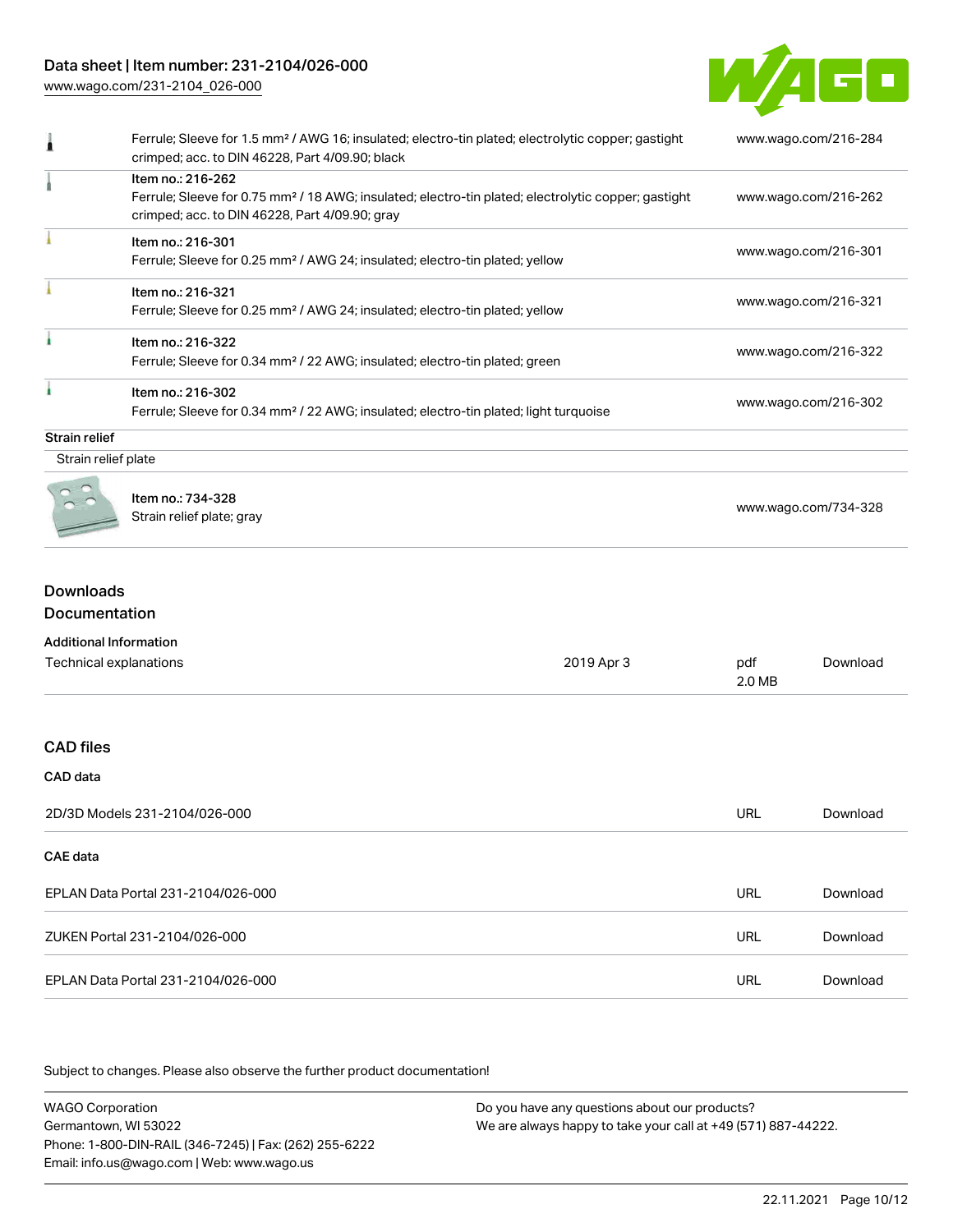

#### Environmental Product Compliance

Compliance Search

Environmental Product Compliance 231-2104/026-000 2-conductor female connector; Push-in CAGE CLAMP®; 2.5 mm²; Pin spacing 5 mm; 4-pole; with integrated end plate; 2,50 mm²; gray URL [Download](https://www.wago.com/global/d/ComplianceLinkMediaContainer_231-2104_026-000)

#### Installation Notes

#### Conductor termination

Operating Push-in CAGE CLAMP® is easy, fast and identical to that of CAGE CLAMP®. The screwdriver is fully inserted into the operating slot, holding Push-in CAGE CLAMP® open. After the conductor has been inserted into the clamping unit and the screwdriver been withdrawn, the conductor is clamped safely. Solid and fine-stranded conductors < 0.5 mm² (20 AWG) are terminated and removed using a screwdriver.

Conductor termination

Subject to changes. Please also observe the further product documentation!

WAGO Corporation Germantown, WI 53022 Phone: 1-800-DIN-RAIL (346-7245) | Fax: (262) 255-6222 Email: info.us@wago.com | Web: www.wago.us